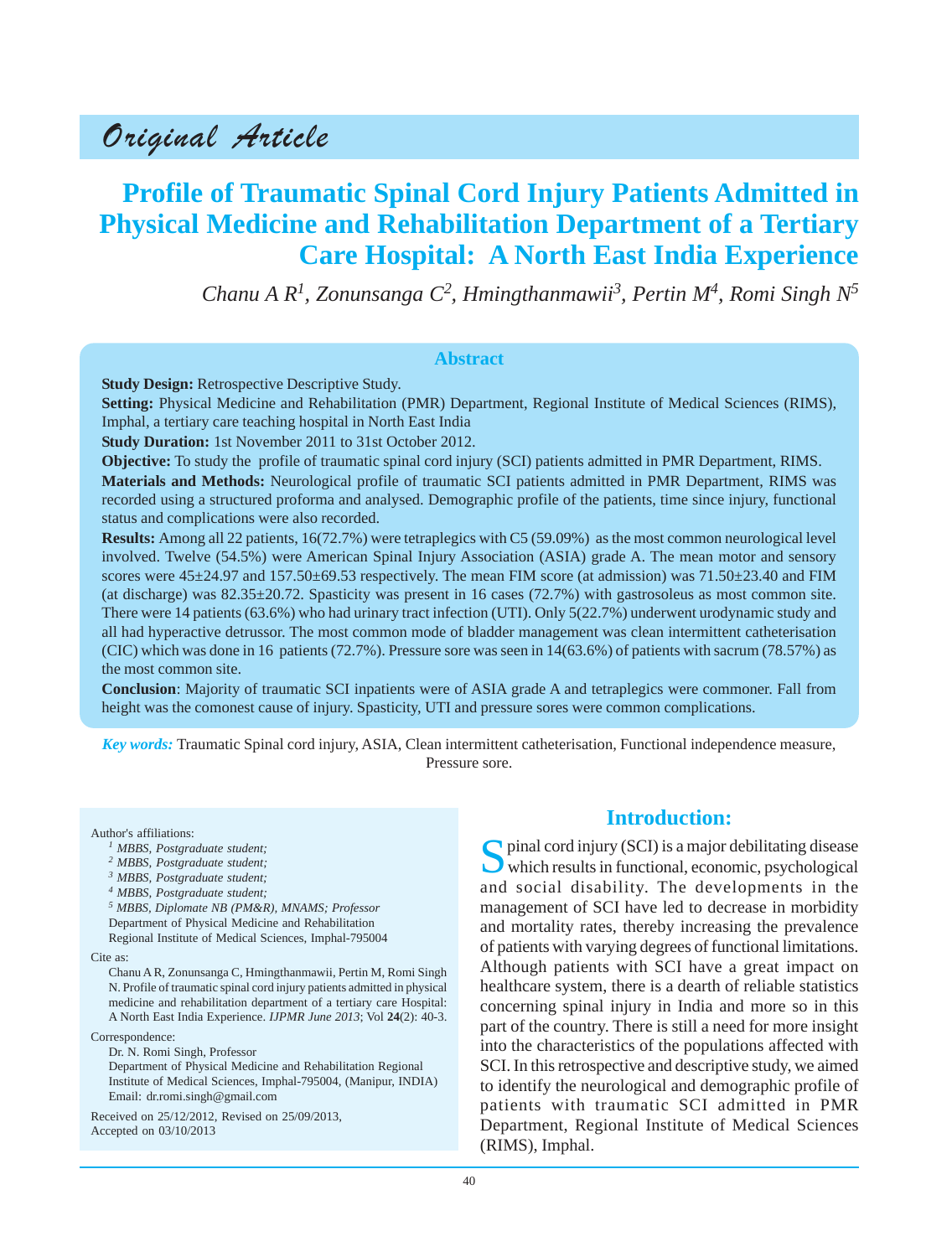#### **Objective:**

To study the profile of traumatic SCI patients admitted in PMR Department, RIMS.

# **Material and Methods:**

Hospital files of traumatic SCI patients admitted for rehabilitation between 1st November 2011 and 31st October 2012 were reviewed retrospectively. Only the data of first admission to our hospital were included in the study. Demographics, aetiological factors, level of injury (ASIA impairment scale), and functional status (functional independence measure: FIM) at admission and discharge were recorded. Complications related with SCI were also noted. Statistical analysis was conducted using SPSS for Windows 17.0. Frequencies, percentages, median and mean values were calculated.

### **Results:**

Demographic and neurological characteristics of patients are presented in Table 1. A total of 22 patients (mean age  $40.41 \pm 15.18$  years, 95.5% male) were included. There was a wide range among the patients in regards to the time of reporting since injury with median time being 34.5(range 9-132) days. Six patients (27.3%) had already undergone some form of surgery viz decompression  $\pm$ internal fixation before being transferred or admitted to our ward.

Eleven (50%) of the cases were due to fall from height (FFH) and 8(36.4%) were due to road traffic accident (RTA) with the remaining 3(13.6%) resulting from direct hit on the spine as shown in Fig 1. Sixteen (72.7%) of the patients were tetraplegic with C5 (59.09%) as the

|  | <b>Table 1:</b> Showing Demographic and Neurological |  |  |
|--|------------------------------------------------------|--|--|
|  | Profile of Patients $(n=22)$                         |  |  |

| <b>Profile</b>                   | Value              |  |
|----------------------------------|--------------------|--|
| Age (mean, years) $\pm$ SD       | $40.41 \pm 15.18$  |  |
| Sex (male:female)                | 21:1               |  |
| Surgery before admission         | 6(27.3%)           |  |
| Time since injury (days, median) | 34.5 (range 9-132) |  |
| Complete: incomplete             | 12:10              |  |
| Tetraplegic: paraplegic          | 16:6               |  |
| Motor score (mean) $\pm$ SD      | $45 + 24.97$       |  |
| Sensory score (mean) $\pm$ SD    | $157.50\pm 69.53$  |  |
| FIM at admission (mean) $\pm$ SD | $71.50 \pm 23.40$  |  |
| FIM at discharge (mean) $\pm$ SD | $82.35 + 20.72$    |  |



**Fig 1-** *Bar Chart Showing Causes of Traumatic SCI*

most commonest neurological level. The mean motor and sensory scores were  $45\pm24.97$  and  $157.50\pm69.53$ respectively. Twelve cases (54.5%) were of ASIA grade A (complete), 4 (18.2%) comprised ASIA grade C and 6 (27.3%) comprised of ASIA grade D. At the time of admission, cervical motor level (tetraplegic) was the most commonly found neurological level comprising 72.7% in our series as shown in Table 2. Different sensory levels were also shown at Table 2 with 45.5% of the patients having sacral sparing. The mean FIM score at admission and discharge were 71.50±23.40 and 82.35±20.72 respectively . Most of the patients had at least one form of complications during admission as being shown at Table 3. Spasticity was present in 16 cases (72.7%) with gastrosoleus as most common site. There were 14 patients (63.6%) each, who had UTI and pressure ulcer. Other complications observed during admission included orthostatic hypotension (8 patients), 1 case each with shoulder pain, bladder stone and fistula (penoscrotal). Of the 5 patients (22.7%) who underwent urodynamic study, all had hyperactive detrussor and symptoms of urinary leakage could be controlled with anticholinergic medications. Clean intermittent catheterisation (CIC) was the commonest mode of bladder emptying as performed in 16 patients. One patient had suprabubic catheterisation and 5 patients voided by Valsalva manoeuvre. CIC were performed by the care giver of the patients.

## **Discussion:**

SCI has a great social and economic burden on society. Often the spinal injured subject is in the prime of life and the family is called upon to bear the expenses of hospitalisation and ongoing care. Hence, it is very important that we understand the characteristics of the disability to ascertain modifiable factors. The trends seen in this study are discussed below.

As evident from the results of this study, the largest number of patients was in the age range of 20–39 years constituting 10 patients (45.5%) closely followed by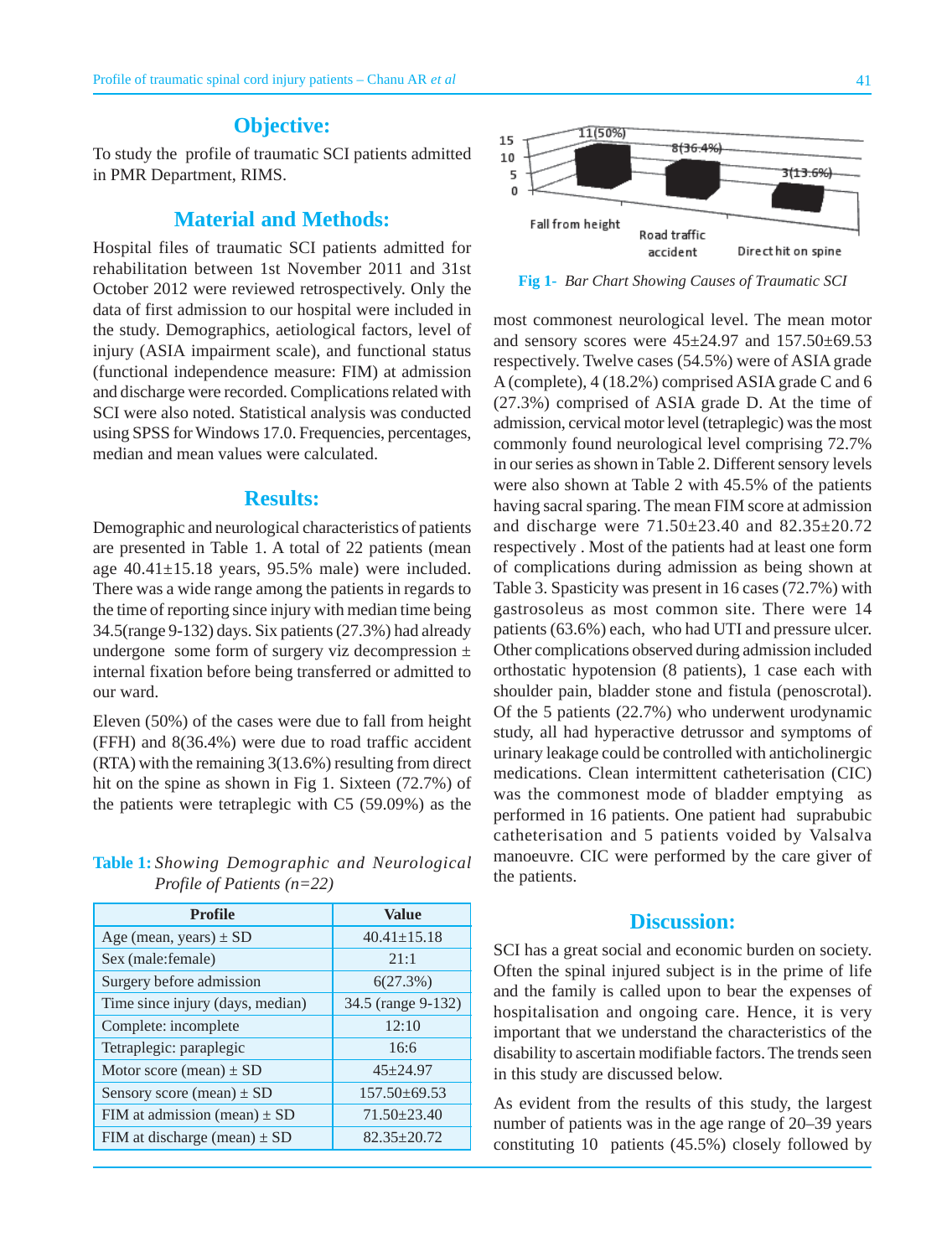| <b>Motor level</b>        | No. of cases $(\% )$ | <b>Sensory level</b>    | No. of cases $(\%$ |
|---------------------------|----------------------|-------------------------|--------------------|
| Cervical                  | 16(72.7)             | Upper thoracic up to T6 | 7(31.8)            |
| Upper thoracic up to T6   | 2(9.1)               | Lower thoracic (T7-T12) | 4(18.2)            |
| Lower thoracic $(T7-T12)$ | 3(13.6)              | Lumbar                  | 1(4.5)             |
| Lumbar                    | 1(4.5)               | <b>Sacral Sparing</b>   | 10(45.5)           |

**Table 2:** *Showing Motor and Sensory Levels*

**Table 3:** *Showing Complications Observed at Admission*

| <b>Complications</b>    | No. of cases $(\%$ |  |
|-------------------------|--------------------|--|
| Spasticity              | $16(72.7\%)$       |  |
| UTI                     | $14(63.6\%)$       |  |
| Pressure ulcer          | $14(63.6\%)$       |  |
| Orthostatic hypotension | $8(36.4\%)$        |  |
| Shoulder pain           | $1(4.5\%)$         |  |
| <b>Bladder</b> stone    | $1(4.5\%)$         |  |
| Fistula (penoscrotal)   | $1(4.5\%)$         |  |

that of 40–59 years accounting for 8 patients (36.4%). This is comparable to the age range observed in the study carried out by Chacko *et al*1 wherein most patients were in the third or fourth decades of life based on a rural south Indian hospital based study. Agarwal *et al*2 , in a hospital based study about demographic profile of SCI patients, also observed the age incidence of SCI in accordance. They also observed patients in 20-39 years age group comprising 41.5% while those in age group of 40-59 years constituting 35.3%.

Aetiology of SCI appears to have a major effect on the level and extent of neurological deficit as well as recovery3. Literature from developed countries reported that RTA accounts for the maximum number of spinal injuries<sup>4</sup>. Nogueira *at al*<sup>5</sup> in their study found wound by fire weapon as the commonest cause of traumatic SCI, accounting for 44.7% of the cases and RTA accounting 23.4% while fall representing only 17% of SCI patients.

There has been different observations regarding the commonest cause of SCI in developed /western countries as compared to our country. In the present study, fall from a height was observed to be the leading cause of injury accounting for 50% of the cases with RTA coming as next commonest cause accounting 36.4% of cases. Agarwal *et*  $al^2$  also observed fall from height as the commonest cause of injury (58.9%) with RTA making the second commonest cause of injury (21.3%). However, Chhabra and Arora<sup>6</sup> observed RTA as the commonest cause of injury (45%) while fall from height accounted for 39.3%. This might be because of the population of SCI patients were mainly from in and around Delhi metropolitan city. And fall from height accounting for the second commonest cause of injury might be possible as patients from neighbouring states (of the country) might have been attending for better SCI management.

Previous studies have reported that the percentage of men affected was found to be more than that of women<sup>3,7</sup>. Comparable results were found in the present study.

Six patients (27.3%) in the present study underwent some form of surgery viz decompression  $\pm$  internal fixation before admission in our ward. Reasons for undergoing surgery cited are ignorance, magnitude of the trauma including psychological as well as neurological impact following SCI, etc. Agarwal *et al*2 also observed 25.6% of the patients underwent surgical intervention. However, the total number of patients in their series included nontraumatic SCI accounting for 12.6% and thus the % of patients of traumatic SCI who underwent surgical intervention should still be lower as compared to present study.

Kucukdeveci *et al*8 in their study found that majority of the patients were paraplegics(72%). Agarwal *et al*2 also reported higher incidence of paraplegics (63.8%). Chhabra and Arora<sup>6</sup> also reported  $66.6%$  paraplegics among the SCI patients.This is quite contrast to the findings of our study where 16 cases (72.73%) were tetraplegics. The high incidence of tetraplegic may need attention of healthcare policy planners for more challenging rehabilitation strategy while framing rehabilitation intervention policy for SCI pateints in the region.

Agarwal *et al*2 reported ASIA impairment scale (AIS) grade A, 33.9%; grade B, 18.6%; grade C, 17.8%; grade D, 30.5% amongst their SCI patients. Vijayakumar and  $Singh<sup>9</sup>$  reported 30% cases of AIS grade A, 25% cases of grade B, 10% cases of grade C and 35% cases of grade D. This is a bit in contrast to the findings of our study where there were (AIS) grade A, 54.55%; grade B, 0%; grade C, 18.18%; grade D, 27.27% cases. It